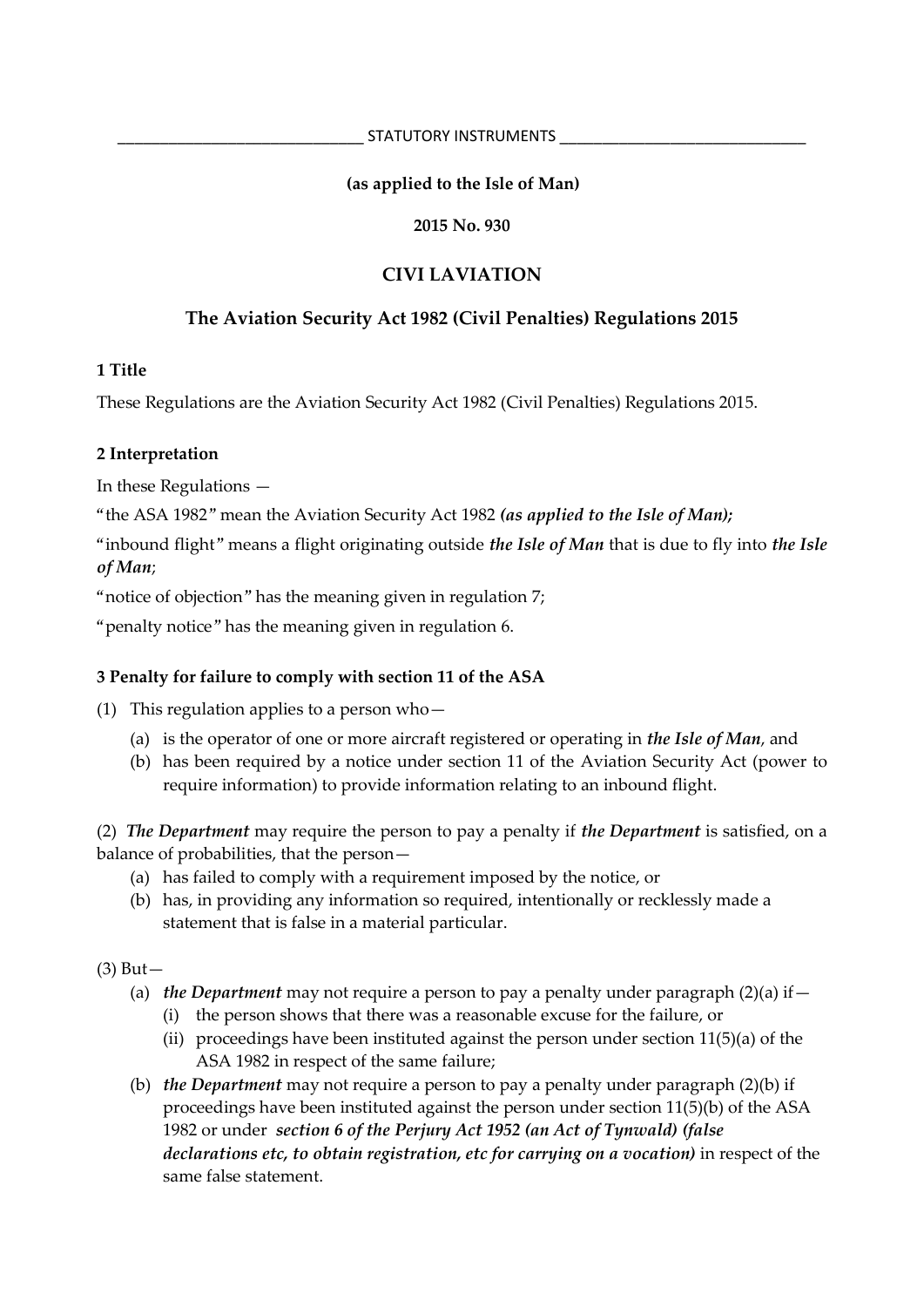- (4) A penalty imposed under this regulation may not exceed £50,000.
- (5) The penalty is payable to *the Department* on demand.

### **4 Penalty for failure to comply with a direction under section 12(1)(b) or 14 of the Aviation Security Act 1982**

(1) This regulation applies to a person who—

- (a) is the operator of one or more aircraft registered or operating in *the Isle of Man*, and
- (b) has been given a direction under section 12(1)(b) (power to impose restrictions in relation to aircraft) or section 14 of the Aviation Security Act 1982 (general power to direct measures to be taken) that—
	- (i) relates to an inbound flight, and
	- (ii) requires the person not to cause or permit an aircraft to fly in or into *the Isle of Man* unless certain things have, or have not, been done.

(2) *The Department* may require the person to pay a penalty if *the Department* is satisfied, on a balance of probabilities, that the person has failed to comply with the direction.

(3) But *the Department* may not require a person to pay a penalty if -

- (a) the person shows that there was a reasonable excuse for the failure, or
- (b) proceedings have been instituted against the person under section 12(9) or 14(7)(a) of the Aviation Security Act 1982 in respect of the same failure.
- (4) A penalty imposed under this regulation may not exceed £50,000.

(5) The penalty is payable to *the Department* on demand.

### **5 Notification of penalty decision**

(1) If *the Department* decides to require a person to pay a penalty under these Regulations, *the Department* must give the person a penalty notice.

(2) A penalty notice must -

- (a) be in writing,
- (b) state *the Department's* reasons for deciding to require the person to pay a penalty,
- (c) state the amount of the penalty,
- (d) specify the date on which it is given,
- (e) specify the date, at least 28 days after the date specified in the notice as the date on which it is given, before which the penalty must be paid,
- (f) specify how a penalty must be paid,
- (g) include an explanation of the steps that the person may take if the person objects to the penalty (including specifying the manner and form in which any notice of objection must be given to *the Department*), and
- (h) include an explanation of the steps *the Department* may take to recover any unpaid penalty.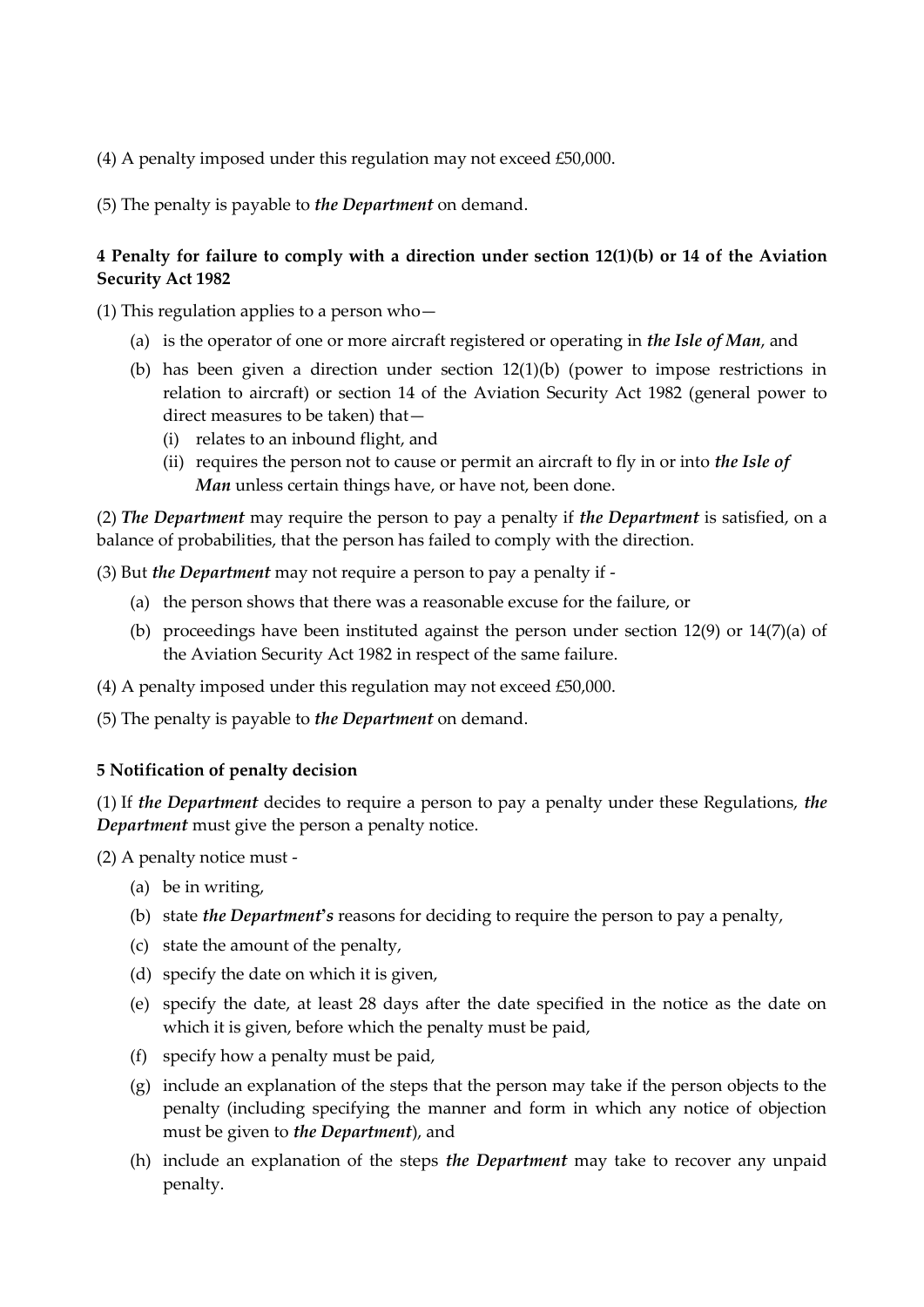(3) Section 24 of the Aviation Security Act 1982 (service of documents) applies in relation to a penalty notice as it applies in relation to a notice authorised or required to be served on or given to a person under Part 2 of that Act.

#### **6 Objection to penalty decision**

(1) The recipient of a penalty notice (the "recipient") may object to the penalty notice by giving a notice of objection to *the Department*.

(2) A notice of objection must -

- (a) be in writing,
- (b) give the reasons for the objection,
- (c) be given to *the Department* in the manner and form specified in the penalty notice, and
- (d) be given before the end of the period of 28 days beginning with the date specified in the penalty notice as the date on which it is given.

(3) Where *the Department* receives a notice of objection, *the Department* must consider it and-

- (a) cancel the penalty,
- (b) reduce the penalty,
- (c) increase the penalty, or
- (d) determine not to alter the penalty.

(4) After reaching a decision as to how to proceed under paragraph (3), *the Department* must notify the recipient of the decision in writing.

(5) A notification under paragraph (4) must be given before the end of the period of 70 days beginning with the date specified in the penalty notice as the date on which it is given, or such longer period as *the Department* may agree with the recipient.

(6) A notification under paragraph (4), other than one notifying the recipient that *the Department* has decided to cancel the penalty, must -

- (a) state the amount of the penalty following *the Department's* consideration of the notice of objection,
- (b) state *the Department's* reasons for the decision under paragraph (3),
- (c) specify the date, at least 28 days after the date on which the notification is given, before which the penalty must be paid,
- (d) specify how the penalty must be paid,
- (e) include an explanation of the recipient's rights of appeal, and
- (f) include an explanation of the steps *the Department* may take to recover any unpaid penalty.

(7) Section 24 of the Aviation Security Act 1982 (service of documents) applies to a notification under paragraph (4) as it applies in relation to a notice authorised or required to be served on or given to a person under Part 2 of that Act.